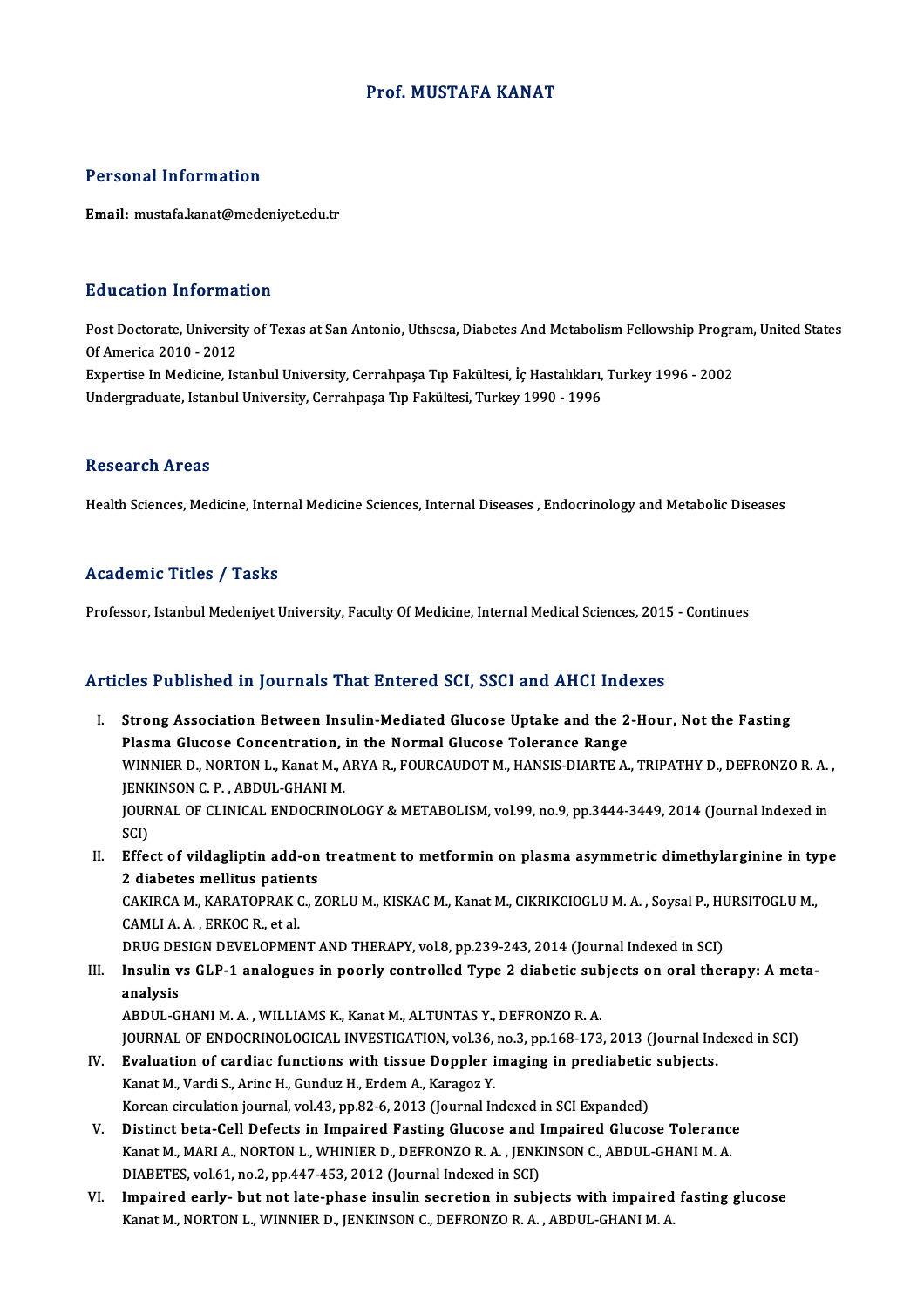ACTA DIABETOLOGICA, vol.48, no.3, pp.209-217, 2011 (Journal Indexed in SCI)

ACTA DIABETOLOGICA, vol.48, no.3, pp.209-217, 2011 (Journal Indexed in SCI)<br>VII. The Relationship Between beta-Cell Function and Glycated Hemoglobin Results from the Veterans<br>Administration Constic Enidemiclesy Study ACTA DIABETOLOGICA, vol.48, no.3, pp.209-217, 2<br>The Relationship Between beta-Cell Function<br>Administration Genetic Epidemiology Study<br>Kanat M. WINNIER D. NORTON L. ARAB N. JENK The Relationship Between beta-Cell Function and Glycated Hemoglobin Results from the Administration Genetic Epidemiology Study<br>Kanat M., WINNIER D., NORTON L., ARAR N., JENKINSON C., DEFRONZO R. A. , ABDUL-GHANI M. A.<br>DIAB Administration Genetic Epidemiology Study<br>Kanat M., WINNIER D., NORTON L., ARAR N., JENKINSON C., DEFRONZO R. A. , ABDUL-GHANI M. A.<br>DIABETES CARE, vol.34, no.4, pp.1006-1010, 2011 (Journal Indexed in SCI) Kanat M., WINNIER D., NORTON L., ARAR N., JENKINSON C., DEFRONZO R. A. , ABDUL-GHANI M. A.<br>DIABETES CARE, vol.34, no.4, pp.1006-1010, 2011 (Journal Indexed in SCI)<br>VIII. Heart rate variability and heart rate turbulence in disease<br>GUNDUZ H., Talay F., ARINC H., Ozyildirim S., AKDEMIR R., Yolcu M., Kanat M., UYAN C. Heart rate variability and heart rate turbulence in patients with chronic ob<br>disease<br>GUNDUZ H., Talay F., ARINC H., Ozyildirim S., AKDEMIR R., Yolcu M., Kanat M., UYAN C.<br>CARDIQLOCY JOURNAL, val 16, no 6, np 552, 559, 2009 CARDIOLOGY JOURNAL, vol.16, no.6, pp.553-559, 2009 (Journal Indexed in SCI) GUNDUZ H., Talay F., ARINC H., Ozyildirim S., AKDEMIR R., Yolcu M., Kanat M., UYAN C.<br>CARDIOLOGY JOURNAL, vol.16, no.6, pp.553-559, 2009 (Journal Indexed in SCI)<br>IX. A multi-center, open label, crossover designed prospecti CARDIOLOGY JOURNAL, vol.16, no.6, pp.553-559, 2009 (Journal Indexed in SCI)<br>A multi-center, open label, crossover designed prospective study evaluating the effects of<br>Jowering treatment on steroid synthesis in patients wit A multi-center, open label, crossover designed prospective study evaluating the effects of lipid<br>lowering treatment on steroid synthesis in patients with Type 2 diabetes (MODEST Study)<br>Kanat M., Serin E., Tunckale A., Yild lowering treatment on steroid synthesis in patients with Type 2 diabetes (MODEST Study)<br>Kanat M., Serin E., Tunckale A., Yildiz O., Şahin S., Bolayirli M., Arinc H., DIRICAN A., Karagoz Y., ALTUNTAS Y., et al.<br>JOURNAL OF E Kanat M., Serin E., Tunckale A., Yildiz O., Şahin<br>JOURNAL OF ENDOCRINOLOGICAL INVESTIG.<br>X. Possible fetal outcome of insulin aspart<br>Kanat M. Tabtagi M. **JOURNAL OF ENDOC<br>Possible fetal out<br>Kanat M., Tahtaci M.<br>JOUPNAL OF ENDOC** Kanat M., Tahtaci M.<br>JOURNAL OF ENDOCRINOLOGICAL INVESTIGATION, vol.31, no.9, pp.841, 2008 (Journal Indexed in SCI) Kanat M., Tahtaci M.<br>JOURNAL OF ENDOCRINOLOGICAL INVESTIGATION, vol.31, no.9, pp.841,<br>XI. Clinical implications of the DREAM study: response to Davidson.<br>Kanat M JOURNAL<br>Clinical<br>Kanat M.<br>Disbates Clinical implications of the DREAM study: response to D<br>Kanat M.<br>Diabetes care, vol.30, 2007 (Journal Indexed in SCI Expanded)<br>Is linid lowering treatment siming for your low LDL low Kanat M.<br>Diabetes care, vol.30, 2007 (Journal Indexed in SCI Expanded)<br>XII. Is lipid lowering treatment aiming for very low LDL levels safe in terms of the synthesis of steroid<br>hormones? Diabetes care<br>Is lipid lowe<br>hormones?<br>Kanat M. SIP Is lipid lowering treatment aiming for very low LDL levels safe in terms<br>hormones?<br>Kanat M., SIPAHIOGLU M., ARINC H., SERIN E., YILDIZ O., TUNCKALE A., CELEBI H.<br>MEDICAL HYPOTHESES vol.69 no.1 nn.104.112.2007 (Journal Indo hormones?<br>Kanat M., SIPAHIOGLU M., ARINC H., SERIN E., YILDIZ O., TUNCKALE A., CELEBI H<br>MEDICAL HYPOTHESES, vol.69, no.1, pp.104-112, 2007 (Journal Indexed in SCI)<br>Is daytime insulin more physiologic and less atheresenis t Kanat M., SIPAHIOGLU M., ARINC H., SERIN E., YILDIZ O., TUNCKALE A., CELEBI H.<br>MEDICAL HYPOTHESES, vol.69, no.1, pp.104-112, 2007 (Journal Indexed in SCI)<br>XIII. Is daytime insulin more physiologic and less atherogenic than MEDICAL<br>Is daytir<br>Kanat M.<br>MEDICAL Is daytime insulin more physiologic and less atherogenic than bedtime in<br>Kanat M.<br>MEDICAL HYPOTHESES, vol.68, no.6, pp.1228-1232, 2007 (Journal Indexed in SCI)<br>Tissue Donnlar esbesardiorranhy in evoluction of sardins effec Kanat M.<br>MEDICAL HYPOTHESES, vol.68, no.6, pp.1228-1232, 2007 (Journal Indexed in SCI)<br>XIV. Tissue Doppler echocardiography in evaluation of cardiac effects of subclinical hypothyroidism<br>APINC H. CUNDUZ H. TAMER A. SEV MEDICAL HYPOTHESES, vol.68, no.6, pp.1228-1232, 2007 (Journal Indexed in SCI)<br>Tissue Doppler echocardiography in evaluation of cardiac effects of subclinic<br>ARINC H., GUNDUZ H., TAMER A., SEYFELI E., Kanat M., OZHAN H., AKD Tissue Doppler echocardiography in evaluation of cardiac effects of subclinical hypothyroidism<br>ARINC H., GUNDUZ H., TAMER A., SEYFELI E., Kanat M., OZHAN H., AKDEMIR R., UYAN C.<br>INTERNATIONAL JOURNAL OF CARDIOVASCULAR IMAG ARIN<br>INTE<br>SCI)<br>A. 33 INTERNATIONAL JOURNAL OF CARDIOVASCULAR IMAGING, vol.22, no.<br>SCI)<br>XV. A case of hypothyroidism mimicking acute coronary syndrome<br>CUNDUZ H ARING H VOLGUM AEDEMIR R Kanat M UVAN C SCI)<br>A case of hypothyroidism mimicking acute coronary synd<br>GUNDUZ H., ARINC H., YOLCU M., AKDEMIR R., Kanat M., UYAN C.<br>INTERNATIONAL JOURNAL OF CARDIOVASCULAR IMAGING ......] A case of hypothyroidism mimicking acute coronary syndrome<br>GUNDUZ H., ARINC H., YOLCU M., AKDEMIR R., Kanat M., UYAN C.<br>INTERNATIONAL JOURNAL OF CARDIOVASCULAR IMAGING, vol.22, no.2, pp.141-145, 2006 (Journal Indexed in<br>SC GUN<br>INTE<br>SCI)<br>Eval INTERNATIONAL JOURNAL OF CARDIOVASCULAR IMAGING, vol.22, no.2, pp.141-145, 2<br>SCI)<br>XVI. Evaluation of right ventricular function in patients with thyroid dysfunction<br>APING H. CUNDUZ H. TAMER A. SEVEELLE *Vanst M. QZHAN H. A* SCI)<br>Evaluation of right ventricular function in patients with thyroid dysfunction<br>ARINC H., GUNDUZ H., TAMER A., SEYFELI E., Kanat M., OZHAN H., AKDEMIR R., CELEBI H., UYAN C.<br>CARDIOLOGY, vol.105, no.2, pp.89-94, 2006 (Jo XVI. Evaluation of right ventricular function in patients with thyroid dysfunction ARINC H., GUNDUZ H., TAMER A., SEYFELI E., Kanat M., OZHAN H., AKDEMIR R., CELEBI H., UYAN C.<br>CARDIOLOGY, vol.105, no.2, pp.89-94, 2006 (Journal Indexed in SCI)<br>XVII. The prevalence of neuropathy and relationship with risk CARDIOLOGY<br>The prevale<br>experience<br>TAMEP A VI The prevalence of neuropathy and relationship with risk factors in (<br>experience<br>TAMER A., YILDIZ S., YILDIZ N., Kanat M., GUNDUZ H., TAHTACI M., CELEBI H.<br>MEDICAL PRINCIPLES AND PRACTICE vol.15, no.2, np.190,194,2006 (Jour experience<br>TAMER A., YILDIZ S., YILDIZ N., Kanat M., GUNDUZ H., TAHTACI M., CELEBI H.<br>MEDICAL PRINCIPLES AND PRACTICE, vol.15, no.3, pp.190-194, 2006 (Journal Indexed in SCI)<br>The prevelence of benatis grapulomes in chronic TAMER A., YILDIZ S., YILDIZ N., Kanat M., GUNDUZ H., TAHTACI M., CELEBI H.<br>MEDICAL PRINCIPLES AND PRACTICE, vol.15, no.3, pp.190-194, 2006 (Journa<br>XVIII. The prevalence of hepatic granulomas in chronic hepatitis C. MEDICAL PRINCIPLES AND PRACTICE, vol.15, no.3, pp.190-194, 2006 (Journal Indexed in SCI)<br>The prevalence of hepatic granulomas in chronic hepatitis C.<br>Ozaras R., Tahan V., Mert A., Uraz S., Kanat M., Tabak F., Avsar E., Ozb Ozaras R., Tahan V., Mert A., Uraz S., Kanat M., Tabak F., Avsar E., Ozbay G., Celikel C., Tozun N., et al. XIX. Acute viral hepatitis with severe hyperbilirubinemia andmassive hemolysis in glucose-6-phosphate Journal of clinical gastroenterology, vol.38, pp.449-52, 2004 (Journal Indexed in SCI) MERTA.,TABAKF.,OZTURKR.,AKTUGLUY.,OZARASR.,KanatM. JOURNAL OF CLINICAL GASTROENTEROLOGY, vol.32, no.5, pp.461-462, 2001 (Journal Indexed in SCI)